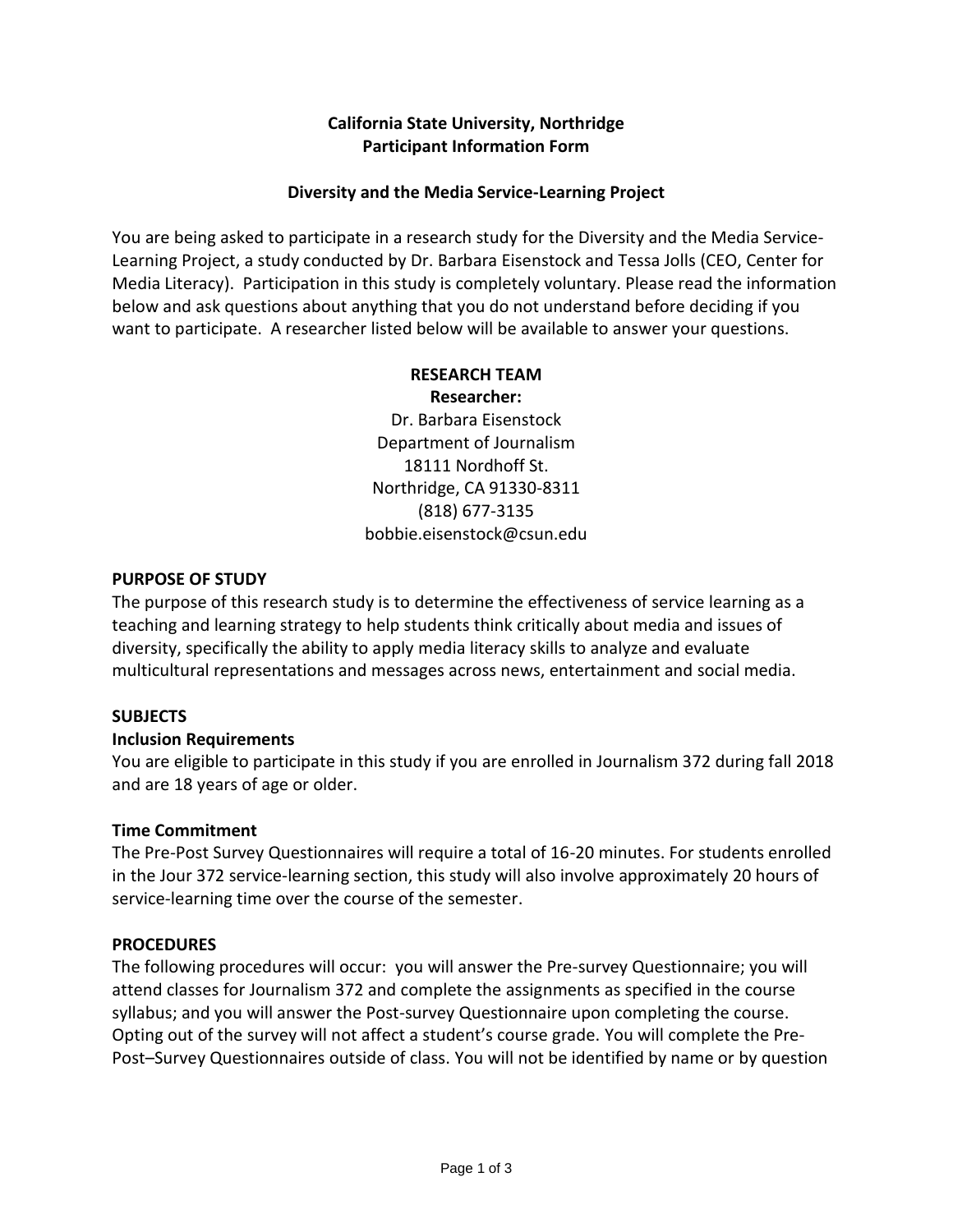in the Pre-Post Survey Questionnaires. Students enrolled in the service-learning class will also complete a Visual/Audio Image Release Form.

## **RISKS AND DISCOMFORTS**

The possible risks and/or discomforts associated with the procedures described in this study include mild emotional discomfort from answering some of the questions. This study involves no more than minimal risk. There are no known harms or discomforts associated with this study beyond those encountered in normal daily life.

### **BENEFITS**

### **Subject Benefits**

The possible benefits you may experience from the procedures described in this study include gaining habits of mind that media literacy provides to apply in lifelong learning, and civic engagement strategies that empower citizens in a digital democratic society.

### **Benefits to Others or Society**

Learning to participate in democratic processes is an important life skill, and doing servicelearning projects helps you learn to collaborate with others and contribute to campus life and to society. This type of civic engagement translates to life in the workplace or at home, since all citizens need to be aware of how they can contribute to society and make a positive difference.

### **ALTERNATIVES TO PARTICIPATION**

The alternative to participation in the Pre-Post Survey Questionnaires is to opt out of completing the surveys. For students enrolled in the Jour 372 service-learning section, the alternative to participating in the service-learning assignments, which comprise 20 percent of the course grade, is to not fully participate in the community engagement activities or change to a non-service-learning section as discussed during the first class.

### **COMPENSATION, COSTS AND REIMBURSEMENT**

### **Compensation for Participation**

You will receive college credit for taking the course.

### **CONFIDENTIALITY**

### **Subject Identifiable Data**

All information on the Pre-Post Survey Questionnaires that you provide will be anonymous and collected anonymously through Survey Monkey. No individual responses to the Survey Questionnaires will be reported; **all responses will be aggregated and reported as a group for the entire class, not individuals.** Materials completed as part of service-learning activities may be used for educational purposes only and permission will be granted through the Visual/Audio Image Release Form or the work will be used anonymously by removing all personal identification.